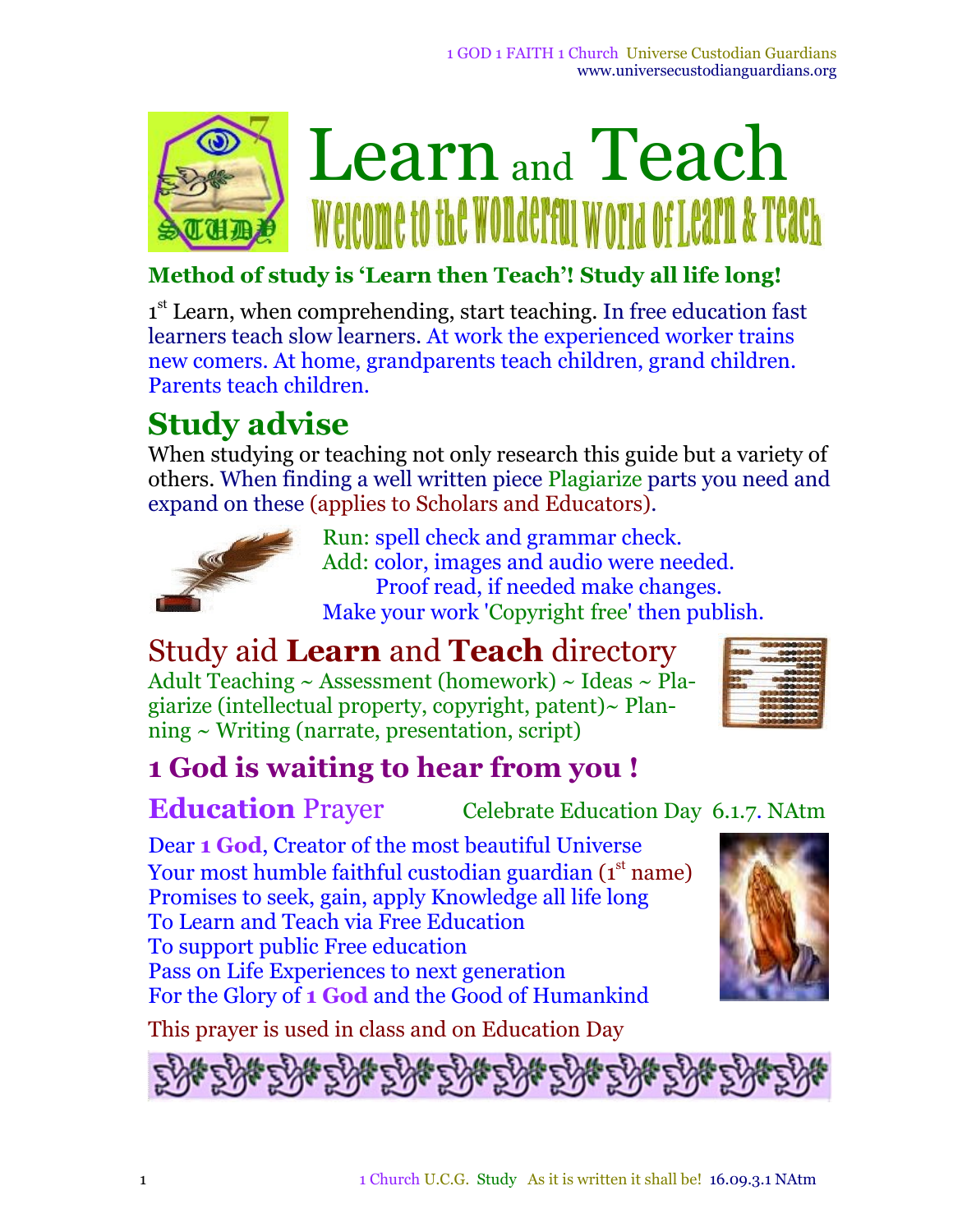# **Adult teaching**

**Begin** with introducing yourself. Then ask the adult learners to introduce themselves.

**Share** some of yourself (humor, experiences, feelings, self) be honest, authentic and self disclosing.

**Pray** with your adult learners: Education Prayer

**Make** sure their 1st experiences with the subject or class are as positive as possible.

**Relate** learning to adult interests, concerns and values.

**Selectively** emphasize and deal with the human perspective of what is being learned, with applications to the personal daily lives of the adult learners whenever possible.

**Use** needs assessment techniques to determine the felt needs and actual needs of the learners using assessments administered by the instructor and self assessments by the adult learner.

**Provide** opportunities for self directed learning where adults can participate in setting objectives, selecting instructional methods, self evaluating and analyzing their performance.

**Make** the learning goals as clear as possible and as appropriate to the learners as possible.

**Give** the rationale for assignments, procedures and instructional methods.

**When** possible, clearly state or demonstrate the learning that will result from learning activities.

**Ensure** successful learning by planning instructional activities that match the needs and objectives of adult learners.

**Create** a learning environment that is organized and orderly.

**Make** learner reaction and active participation an essential part of the learning process.

**Provide** frequent response opportunities for all adult learners on an equitable basis.

**Promote** learners personal control over context of learning by involving them in planning, setting of goals, self evaluation, determination of their strengths, weaknesses, recording and analyzing progress.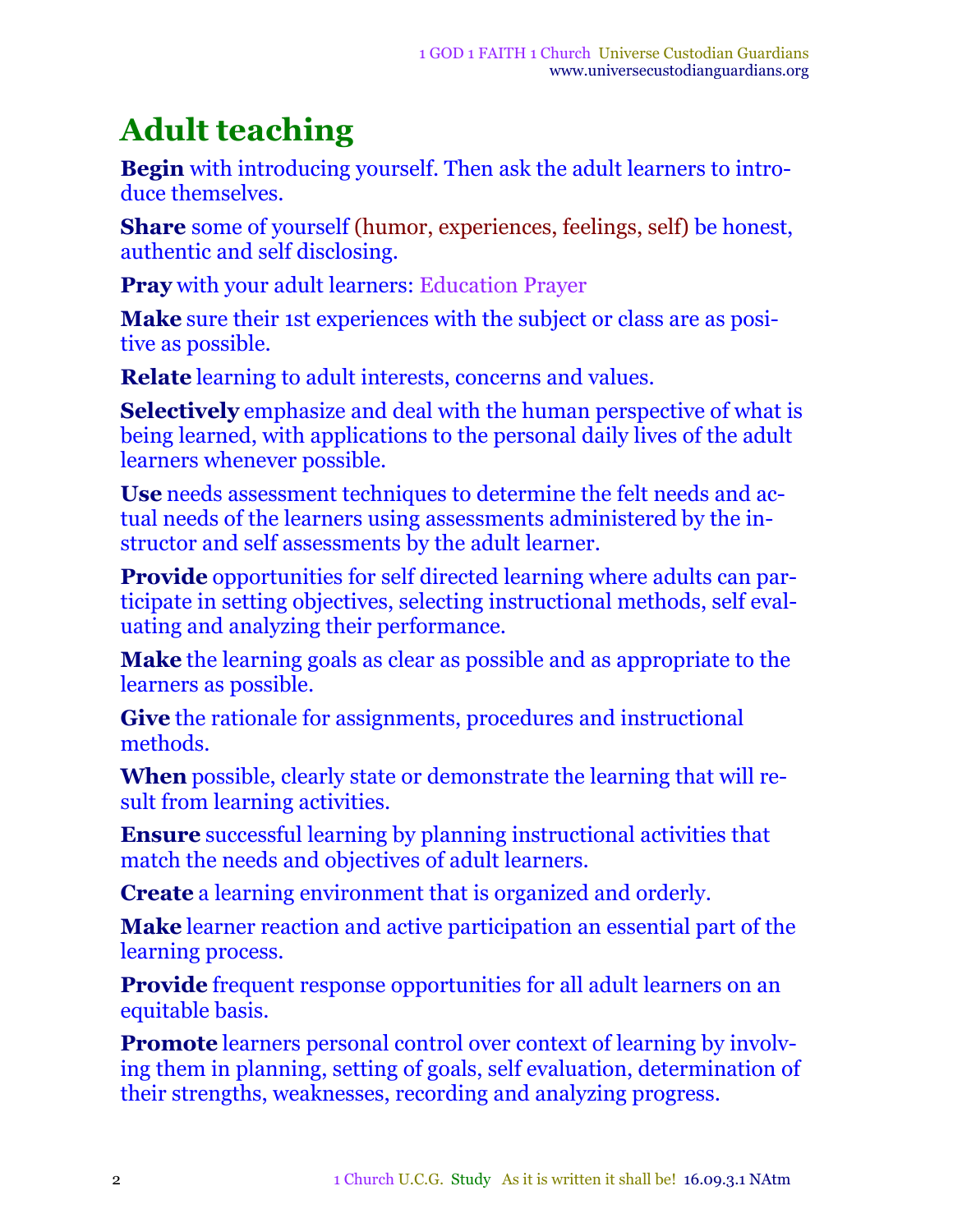**Use** consistent feedback to learners regarding their mastery, progress and responsibility in learning.

**Be** aware of the needs of adults: their physiological, safety, love, belonging, self esteem needs, curiosity, sense of wonder, need to explore.

**Remove** or reduce components of learning situations that lead to failure, fear.

**Plan** with the motivation of the learners in mind. Don't assume that the content or the teacher will maintain their motivation.

**When** it is necessary, use constructive criticism.

**Introduce** the unfamiliar through the familiar.

**Effectively** use praise, reward learning.

**Encourage**, challenge learners.

**Use** collaboration as an instructional technique to develop, maximize cohesiveness in the group.

**Create** components in the learning environment that tell learners they are accepted, respected members of the group.

**When** appropriate, plan activities that allow adults to share. To display publicly their projects, skills.

**Provide** variety in presentation style, methods of instruction, learning materials.

**Selectively** use breaks, physical exercise, energizers.

**Use** humor liberally, frequently.

**Use** examples, stories, analogies, metaphors.

**Thank** adult learners for attending, participating (meet again, give timetable).

**Have** time to answer questions 1 on 1.



After session when alone self evaluate your performance. Make notes in your journal concerning impressions, knowledge gained (learned) from teaching this group. Act on your self evaluation.

# Learn Teach all life long! From cradle to cremation!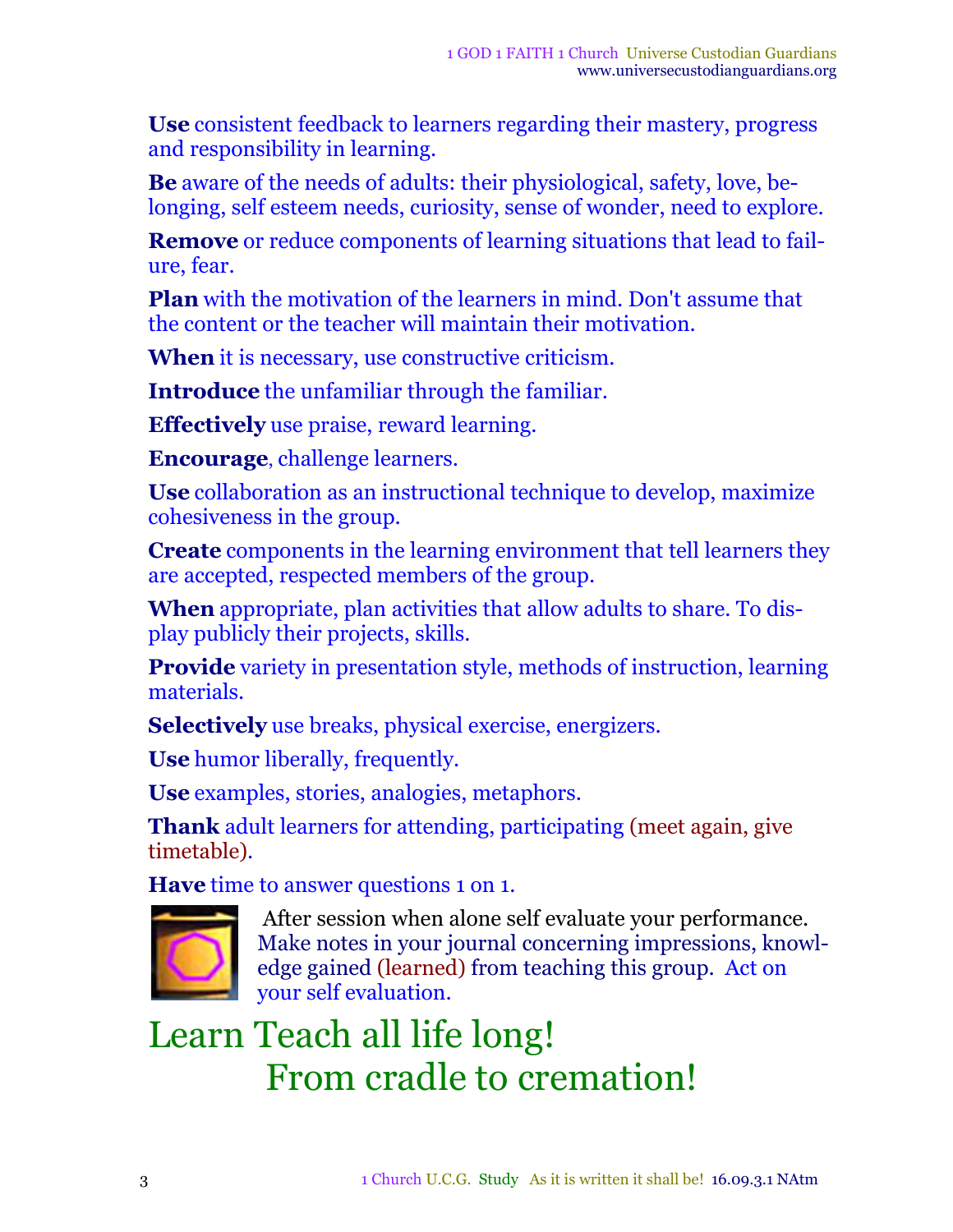## **Assessment**

**Assessment**: Is needed to make, 'Teach and Learn' useful, effective.

**Scholars** assessment: Scholars are assessed for comprehension assignments completed in class. Whenever a study module is completed, scholars get assignments to assess comprehension. Comprehension assignments are completed in class. **Note**! There is: 'No homework'!!!

**Homework** is the most dishonest, useless form of learning or teaching. A Scholar is under pressure from distractions, ignorance, friends, parents, time line... Most homework is not done by the scholar who is being assessed and graded. Homework because of its dishonest nature is useless, misleading for assessment.

Educators have moral issues when marking. They suspect a scholar did not do the assignment. This uncertainty makes any marks given useless. Homework as tool of assessment of comprehension is misleading. Making homework fake, a waste of time, resources. Parents, Educators supporting homework, support cheating, dishonesty. No homework

**Team** effort of scholars, educator. The educator is there to guide. Scholars help each other to understand, comprehend a study module. Comprehension is achieved when a scholar is capable of teaching others a study module. Creating his, her own assignment, completing it.

There are 2 assessment: Pass or Fail. Pass rate is 70% comprehension. A fail, a scholar has to repeat the study module until a pass. **Note**! Only the module needs repeating not the whole year. There is no final year assessment and or final examinations (useless activity).

Assessment is only for each module, not for accumulated modules. When a scholar has passed all set modules to complete a course a certificate is issued.

**Educators** assessment: Educators are assessed for work competence, dedication to 'Learn and Teach' and pupil comprehension.

Before each teaching term all study module comprehension assignments for the term must be 'successfully*'* completed by the relevant educator. The educator must have a pass rate of at least 90%. Failure, the educator does not teach this subject that term. An assessment needs to be made if that person is suitable to be involved with Education.

Educator is there to Guide. Help a scholar to understand. Also utilize faster learners to help the slower. Keep class focused. Educator refuse to give 'Homework'!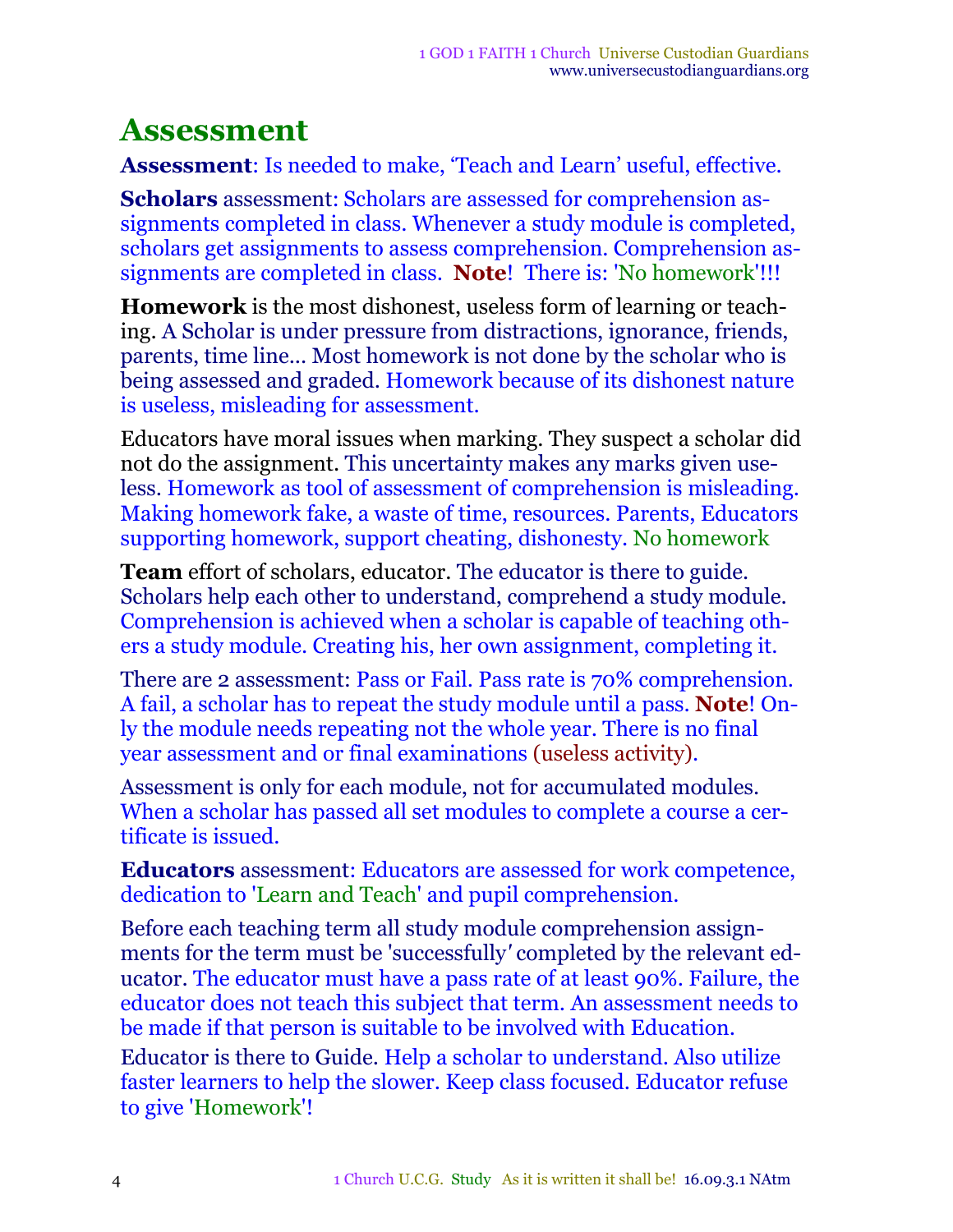A teacher needs to be able to 'self assess*'* their teaching performance.

A class pupil comprehension rate of 90% plus is acceptable. Anything less, educator (teacher) is removed, retrained.

**Principal** assessment: A school pupil comprehension rate of 80% is acceptable. Anything less principal is removed. Returns to teaching.

# Student 70% Teacher 90% Principal 80% **Ideas**

**Ideas** are the beginning of the future. They make it possible to keep up with evolutionary changes. Ideas are the most productive of all intellectual property activity. They need to be preserved through knowledge continuity.

Don't let ideas be **forgotten** or **lost**. Write them down. Store,sort, file and revisit them!

**Every day** lots of ideas are thought off and quickly forgotten or lost. The reason, they were not preserved, recorded or written down. The best are lost!

**Memory** is unreliable when it comes to preserving and nurturing new ideas. Carry a notebook (planner) or recorder with you and when an idea develops, preserve it. Weekly file your ideas!

**Review** your ideas. As you review your ideas (every 4 weeks). Some will have no value and are not worth keeping. Discard Them! Some ideas appear useful now or at some later date. Keep these, file them: 'Active' or 'Later'. After reviewing and filing take the 'Active' file.

**Pick** an idea! Now make this idea grow. Think about it. Tie the idea to related ideas. Research, try to find anything akin or compatible with this idea. Investigate all angles and possibilities.

**When** you think your idea is ready to be applied. Do so! Try to get feedback so the idea can be fine tuned.

**Future proof** ideas through knowledge continuity. Ensure this by keeping ideas files updated. Furthermore in your, 'Will' mention where the files can be found!

**Support** your ideas with research! Research internet, archives, libraries... In some cases use questionnaire'.

**Questioning** and getting answers is part of human decision making.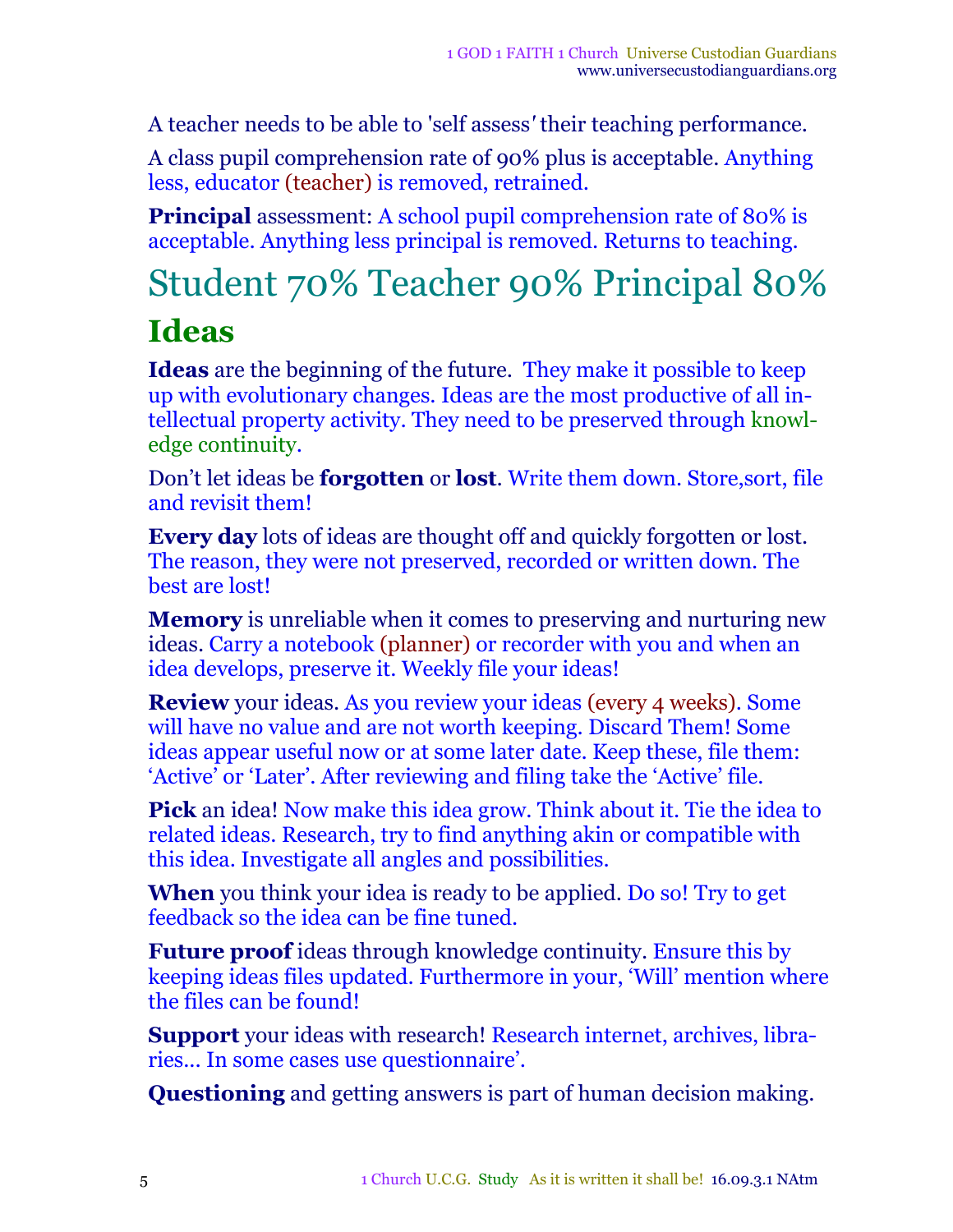Don't guess, assume or hope. Question, get answers, filter and access answer (s). Question asked (how, what, why, when) = Question answer leads to ideas. Ideas are what makes humans great!

**Ideas procedure** is used by custodian guardian, individuals, committees, work groups... Use a C.G. Planner!



## **Plagiarize**

Universe Custodian Guardians support plagiarism in education. Plagiarize to build on, advance new ideas. Why rewrite something that is well written. Rather use it and expand on it. Evolution progresses by building on existing, then creating new. Education should do the same.

Re-writing is time wasting and not in the best interest of broadening the mind. A good piece of writing should be cherished not be mutilated by rewriting. Reading a good piece of writing encourages the mind to lift one's intellect to the high standard of the original. Stopping this thinking to concentrate on rewriting is mediocre education.

Banning plagiarism means stifling educational advancement. Plagiarizing is, 'Good'. Plagiarizing advances education. Plagiarize a good piece of writing, then expand on it. When good writing skills are gained. A person is ready to create a masterpiece that others can plagiarize.

**Plagiarism** does not only apply to writing. Plagiarism applies to all 'I.P.' Intellectual Property. The Community gives people a means and opportunity to develop, I.P.. Therefore all intellectual property is community property to be used by all! Selfish use and profiteering from 'I.P.'(copyright, patent) is plundering the community a crime to be prosecuted: '**MS R6**'

**Note !** In corrupt, greed, profit driven Anti-**God** countries, plagiarizing may infringe copyright, patent. Claiming copyright is stealing from a community, criminal behavior. All 'Intellectual Property' belongs to a community for a benefit of all. Corrupt, greed, profit driven Anti-**God** countries, have their Government replaced, prosecuted, **MS R6**

End Copyright Patent. They are criminal, corrupt, parasitic, predatory, profiteering, MS R6 !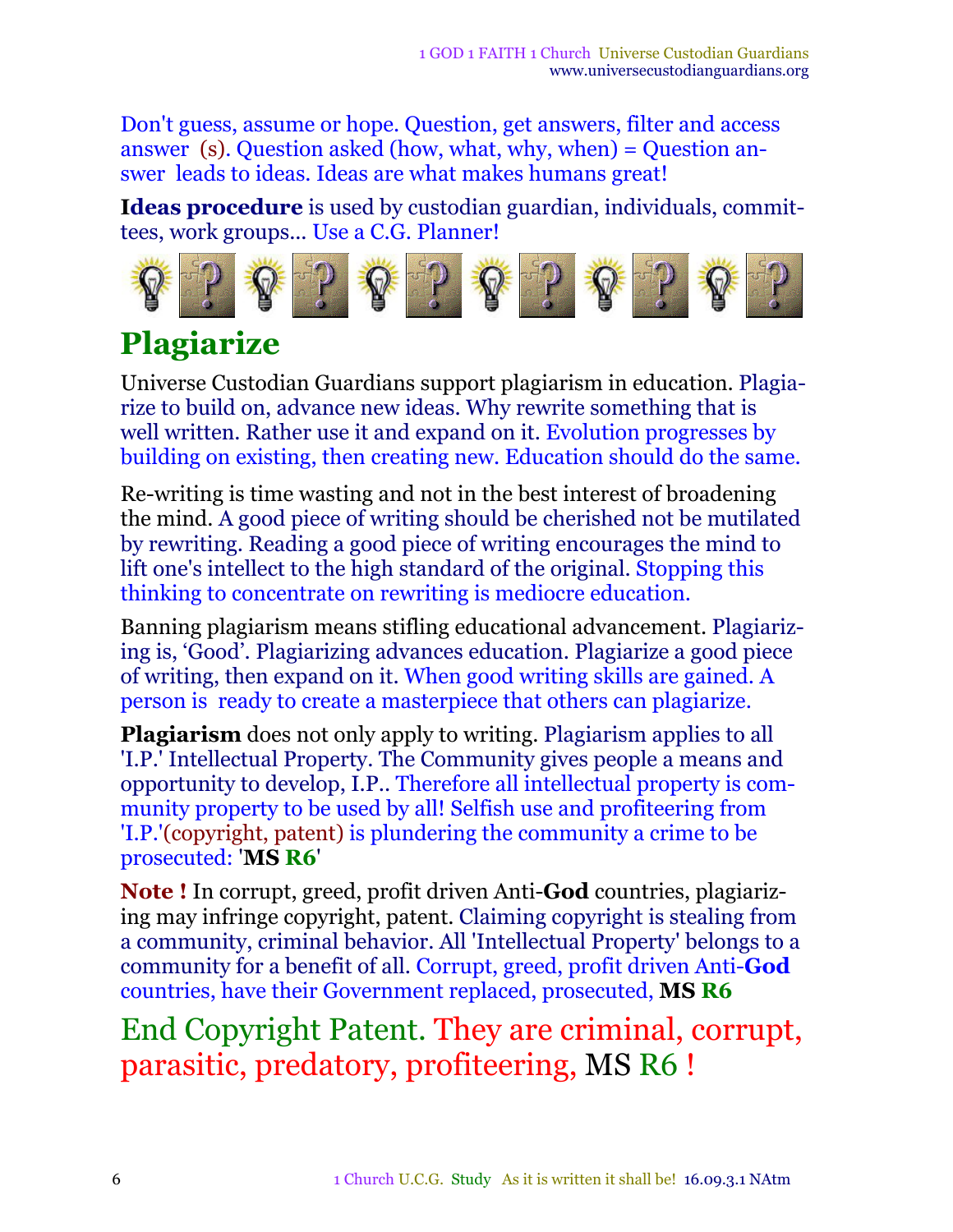# **Planning**

Planning gives a person a purpose! Planning is positive thinking! Planning means taking control, taking action! Planning is the beginning of the future and the planner is part of it!

Custodian Guardian use a C.G. Planner (NAtm). They plan weekly, yearly,quattro (4) yearly. They use ideas and obligations to prepare plans. They evaluate all plans, evaluation is influencing preparing of new plans.

Custodian Guardian use 2 relevant Prayers (Planner, Plan) before planning. Looking for spiritual guidance.

#### **1 GOD is waiting to hear from you !**

### **Planner** Prayer

Dear **1 God**, Creator of the most beautiful Universe Help me plan my daily routine I shall analyze and review my plan I will encourage others to use a planner Thank you, for my planner I endeavor to use it for short and long term planning For the Glory of **1 God** and the good of humankind

Then enter your plans for the coming 6 days (days 1-6)!



Dear **1 God**, Creator of the most beautiful Universe Hear my plan and please support my plan I shall plan weekly, yearly and quattro yearly Help me plan wisely with a hint of boldness Thank you, for my Planner Your most humble faithful custodian-guardian (1<sup>st</sup> name) For the Glory of **1 God** and the good of humankind

This prayer is used before doing yearly planning. Every Passover analyze your actions against current yearly plan. Then enter your plan for the coming year. Quattro years analyze your passed 4 years action against current 4 year plan. Then enter your coming 4 years plan.

This prayer is used in the morning part of the 'Daily Routine'! On Fun Day analyze your actions against current plan.







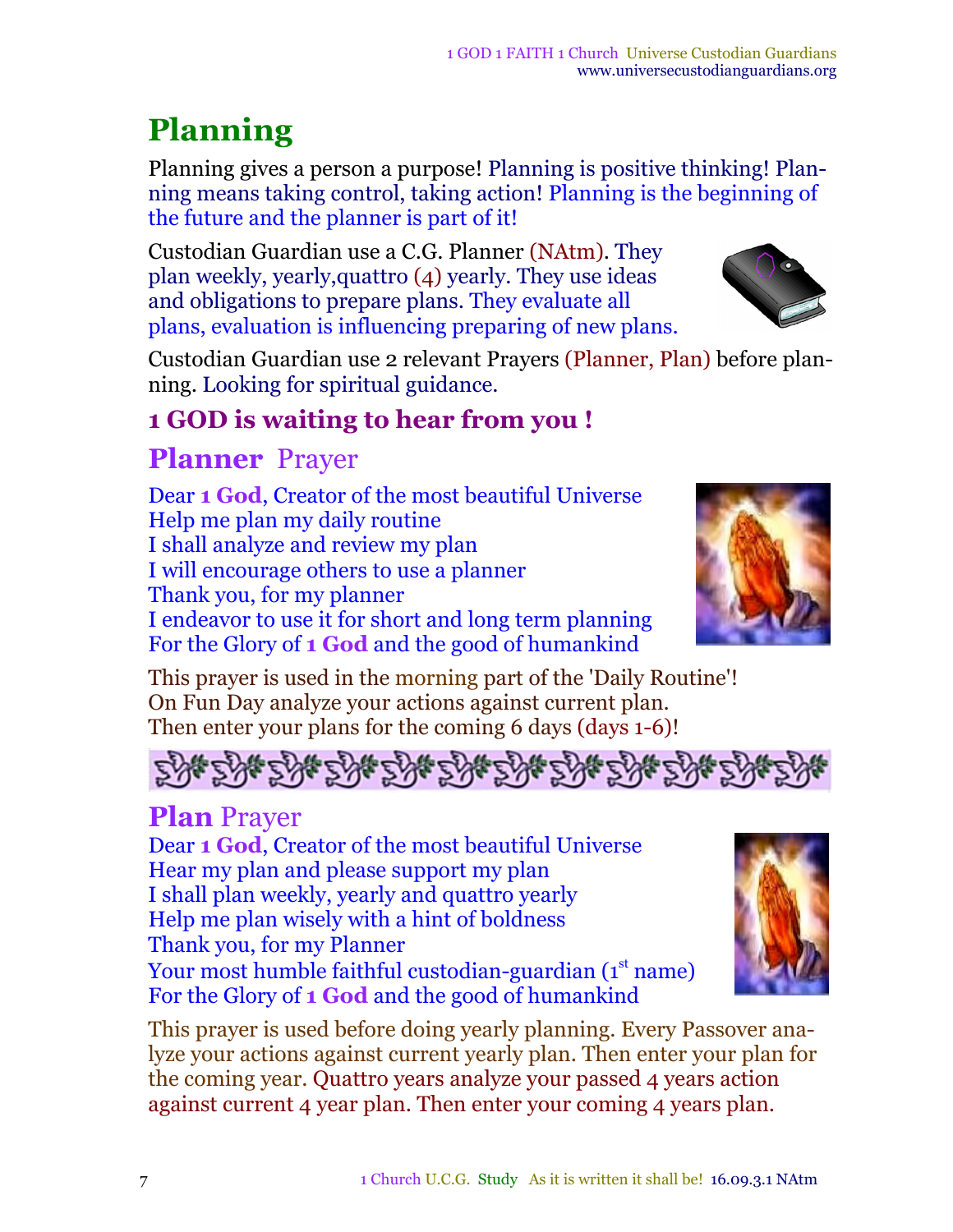**1 God** created time to measure beginning and end of everything in the physical universe. The NAtm C.G. Planner is referred to every morning as part of a daily routine. Use a planner as guide do not let time control you! Time should not be used to hurry people. The human body is not designed for hurrying. Rushing causes accidents, shoddy work,...

#### **Planner specifications**:

Order of Pages and instructions: Daily: Routine, Prayer, Fit. Contacts*:* Emergency*,* Addresses. Prayers*:* Plan, Planner, Time Weekly planner: 52 pages only. Daily planner: 365 pages only. Passover planner: 1 page only. Quattro planner: 1 page only

Planner page is split into 2 columns: 'Plan' / 'Analyze'

Appendix Pages, instructions:

Time: C.G. Klock, Night Curfew, C.G. Kalender, Fun Day themes Other: 7 Scrolls overview, 7 Provinces map, measures Plus: Empty pages to write down, 'Ideas'!

#### **Control time**

Humans created time management to control time. In the imperfect Universe time is vague and not precise. Greed embraced time management to control time, the rush job and time slave were created.

**1 God** created time and set the example to control-time. Work 5 days on day 6 evaluate your achievement, complete any unfinished work and plan next weeks work. On day **7** rest enjoy life have a Fun Day! A weekly work plan is done on day 6. A weekly family plan on day 7!

Humans use time management to control-time. A combination of processes, tools and techniques are used to achieve this. Examples:

Each data that crosses your desk: act on it, file it, or toss it. Make time for important things, not just urgent ones. Set a starting time and deadline for each project. Slice up big projects to bite size steps. Then decide order of steps. Don't panic do the best you can.

If you run out of steam on a project, switch to another. Don't rush stay in control of time.

**Greed** (parasitic predatory profiteers) embraced time management to control time. Greed created rush jobs (piece work) to increase profit. It created time cards to turn workers into time slaves. Greed created Just in Time inventory time management to increase profit.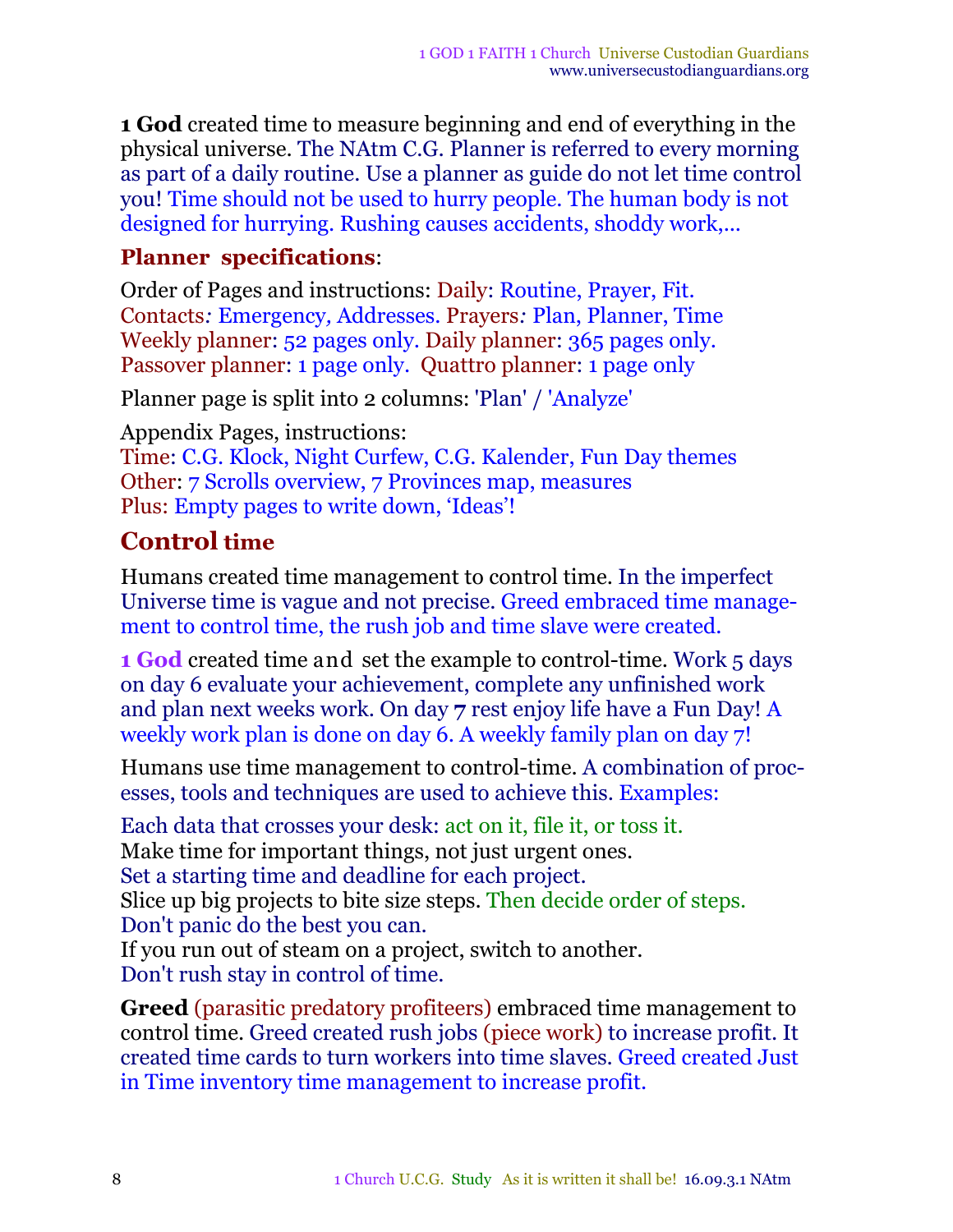Side effects of hurrying, rushing! To hurry or rush often results in accidents, shoddy work and anxiety. Leaders that hurry, rush are unfit to lead! They are replaced are unfit to hold future leadership position!

**1 GOD** didn't rush with any of creations! **1 GOD** did not design the human body to hurry, rush. To hurry, rush is a health hazard: Accidents, addictions, anxiety, depression, heart decease, high blood pressure, ...

Time should not be used to hurry people. There is no need for speed.

# **Writing**

Writing makes us civilized it helps us to communicate with others. Writing allows to comment, fantasy and report. Writing is part of knowledge continuity.

Writing starts with an outline. List the points that you want to make in order of importance. Cover each point fully. A summery is not needed when your material is clear, informative.

Then decide what more research is needed. Let the outline grow in your mind. Rewrite outline.

#### **You are ready to create!**

The lead should be ?style. It will convey vital information about what's following, in the shortest, simplest way. A lead needs to persuade a reader to continue reading.

The main part (story) presents anecdotes, facts, fiction, opinions. Opinions are active and personal. Presentation is interesting encouraging to read on to the end!

The finished original is edited (don't edit while writing, it disrupts your writing flow). Don't edit straight away. Sleep over and when refreshed, edit (next day or later). Editing is needed for re-writing. Editing looks at lead, readability, grammar, punctuation, wordage, accuracy, flow of story. Add art work, drawings, images, graphics were needed. Editing, re-writing is done at least 3 times with a sleep over (next day or later) in between.

**Finished editing**. Run: spell check and grammar check. Add final: color, images and audio were needed. Make your work 'copyright free', then publish.